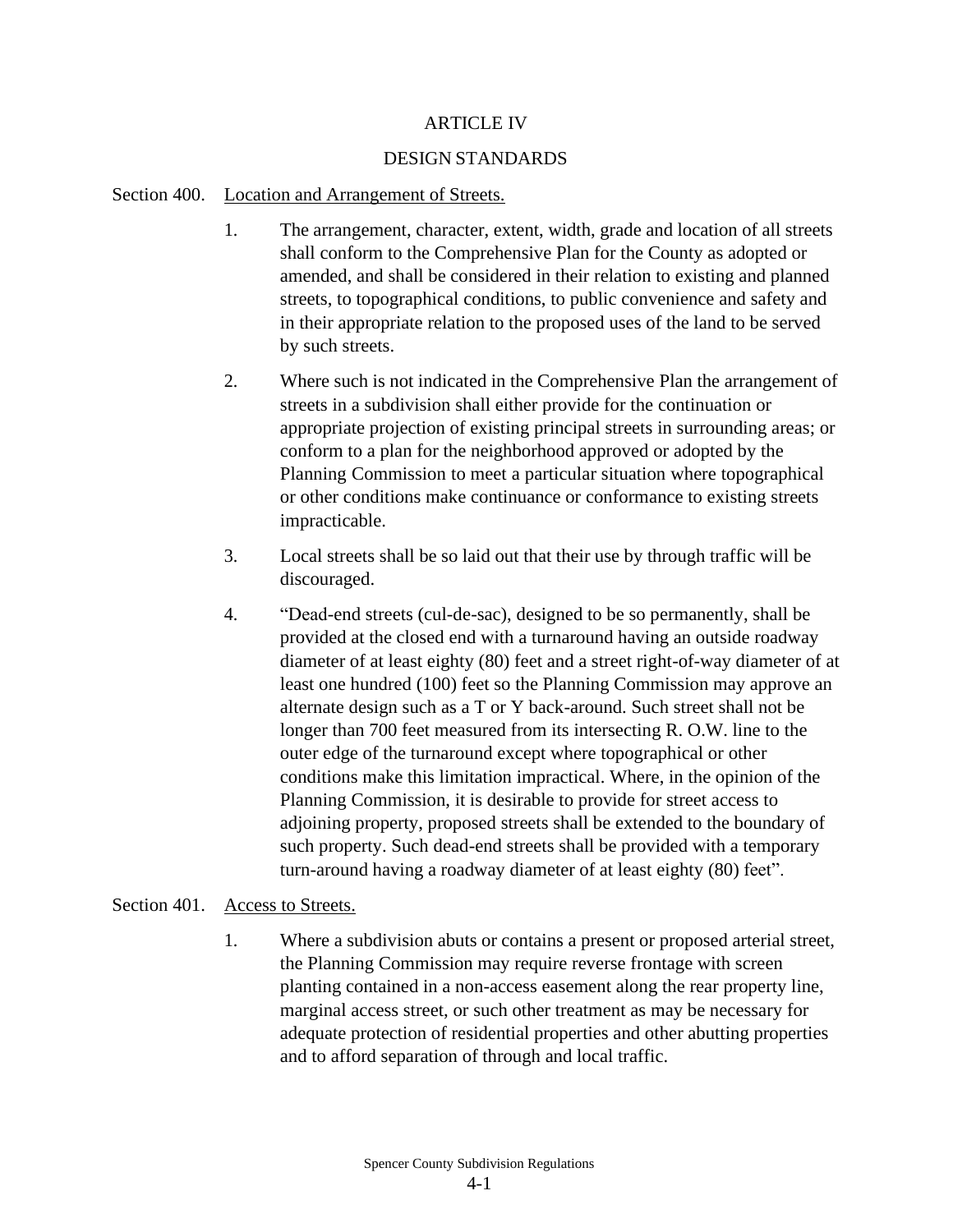2. Reserve strips controlling access to streets shall be prohibited except where control thereof if vested in the County under conditions approved by the Planning Commission. When the subdivision adjoins unsubdivided acreage, new streets shall be provided through to the boundary lines of the development with temporary easements for turn-around.

### Section 402. Street Intersections.

- 1. Street jogs with centerline offsets of less than one hundred and fifty (150) feet shall be avoided where practicable.
- 2. Streets shall be laid out so as to intersect at right angles wherever possible.
- 3. Right-of-way lines at street intersections shall be rounded with a radius of twenty-five (25) feet, or of a greater radius where the Planning Commission may permit comparable cut-offs or chords in place of rounded corners.
- 4. No cross intersections of centerlines of other than minor, marginal access, or cul-de-sac streets shall be closer than 800 feet apart, unless the Commission deems otherwise.
- 5. Multiple intersections involving the junction of more than two streets shall be avoided, and where such avoidance is impossible such intersections shall be designed with extreme care for both vehicular and pedestrian safety.
- 6. Grades at intersections shall be in conformance with Section 405, Subsection 3 following.
- 7. Proper sight lines shall be maintained at all intersections of streets. Measured from the intersecting street lines, these shall be a clear sight triangle from the point of intersection indicated on the plan and maintained free and clear of shrubs, structures, signs and other visual obstructions.
- 8. The intersection should be designed and graded to allow for proper drainage.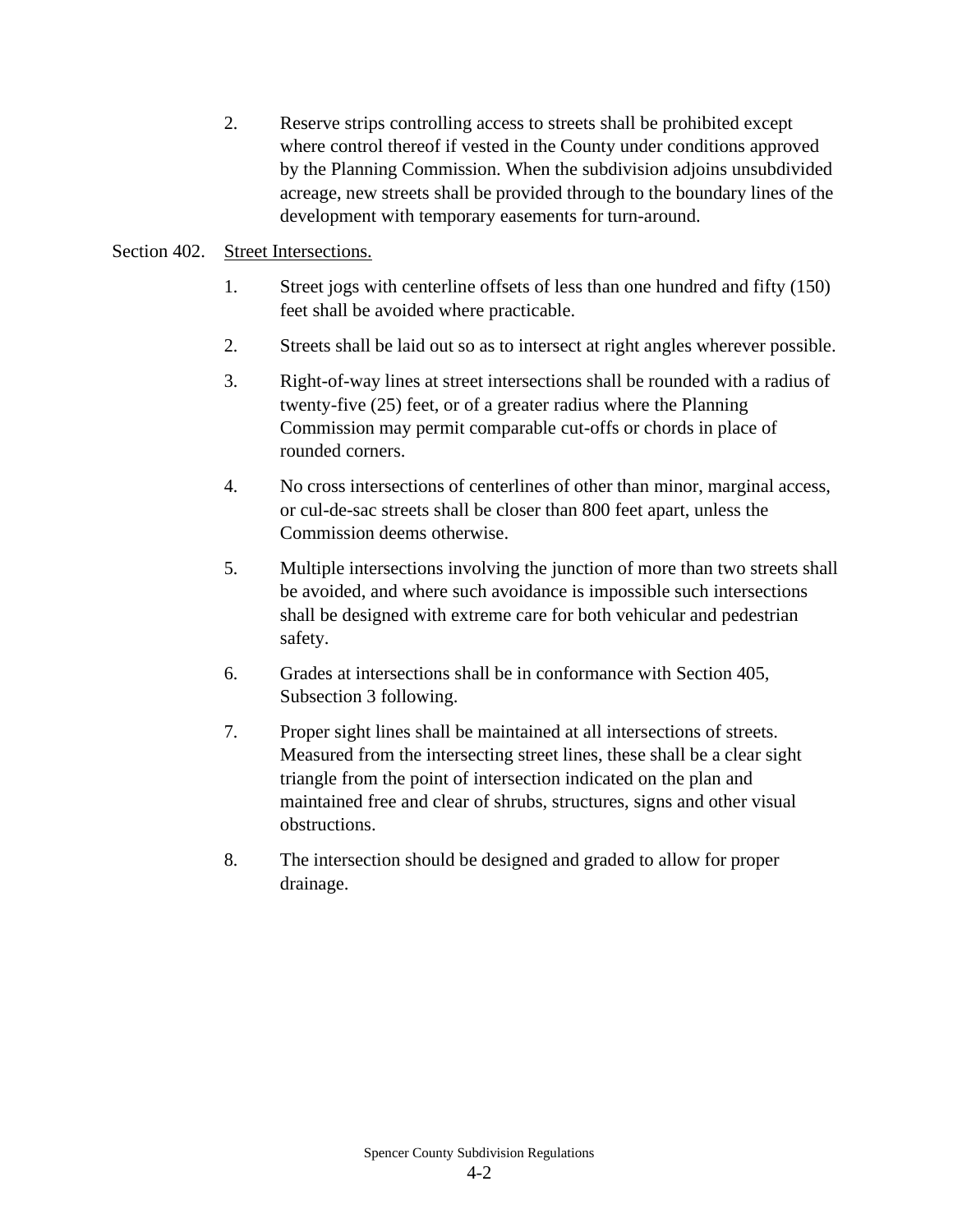#### Section 403. Street Widths And Building setback Lines.

1. Street right-of-way and pavement widths shall be not less than as follows where practicable.

| <b>Street Type</b>     | Right-of-way | Paving Width |
|------------------------|--------------|--------------|
|                        | (in feet)    | (in feet)    |
| Arterial               | 80           | 40           |
| Collector              | 60           | 36           |
| Minor                  | 50           | 20           |
| <b>Marginal Access</b> | 50           | 20           |
| Cul-de-sac             | 50           | 20           |

- 2. The developer will provide a ROW landscaping plan to the Spencer County Planning and Zoning prior to approval of the planned development. The Spencer County Planning Commission and Planning & Zoning will review this plan for verification of proper sight distance and ease of ROW maintenance.
- 3. Additional rights-of-way and paving widths than those specified in this or other Ordinances may be required by the planning commission in order to lessen traffic congestion, to secure safety from fire, panic and other dangers, to facilitate the adequate provision for transportation and other public requirements or to promote the general welfare
- 4. Half streets shall be prohibited, except where essential to the reasonable development of the subdivision in conformity with the other requirements of these Regulations. If circumstances render this impracticable, adequate provision for the concurrent dedication of the remaining half of the street shall be furnished by the Subdivider. Wherever a half street is adjacent to a tract to be subdivided, the other half of the street shall be platted within such tract.
- 5. Where a subdivision abuts or contains an existing street if inadequate right-of-way width, additional right-of-way width shall be dedicated to conform to the standards established in section 403, Subsection 1.
- 6. The width of the streets shall be at least 24 feet wide with at least 20 feet of which shall consist of at least 6 inches of #3 stone and 4 inches of gravel base compacted in accordance with the subdivision street requirement of these regulations. All new county roads shall have curbing.
- 7. It is the responsibility of the developer to widen the existing county roads that provide access to the subdivision along its physical boundary with said subdivision. This work will be phased as outlined above and include,at the owner's expense, the relocation/reconstruction of any utilities,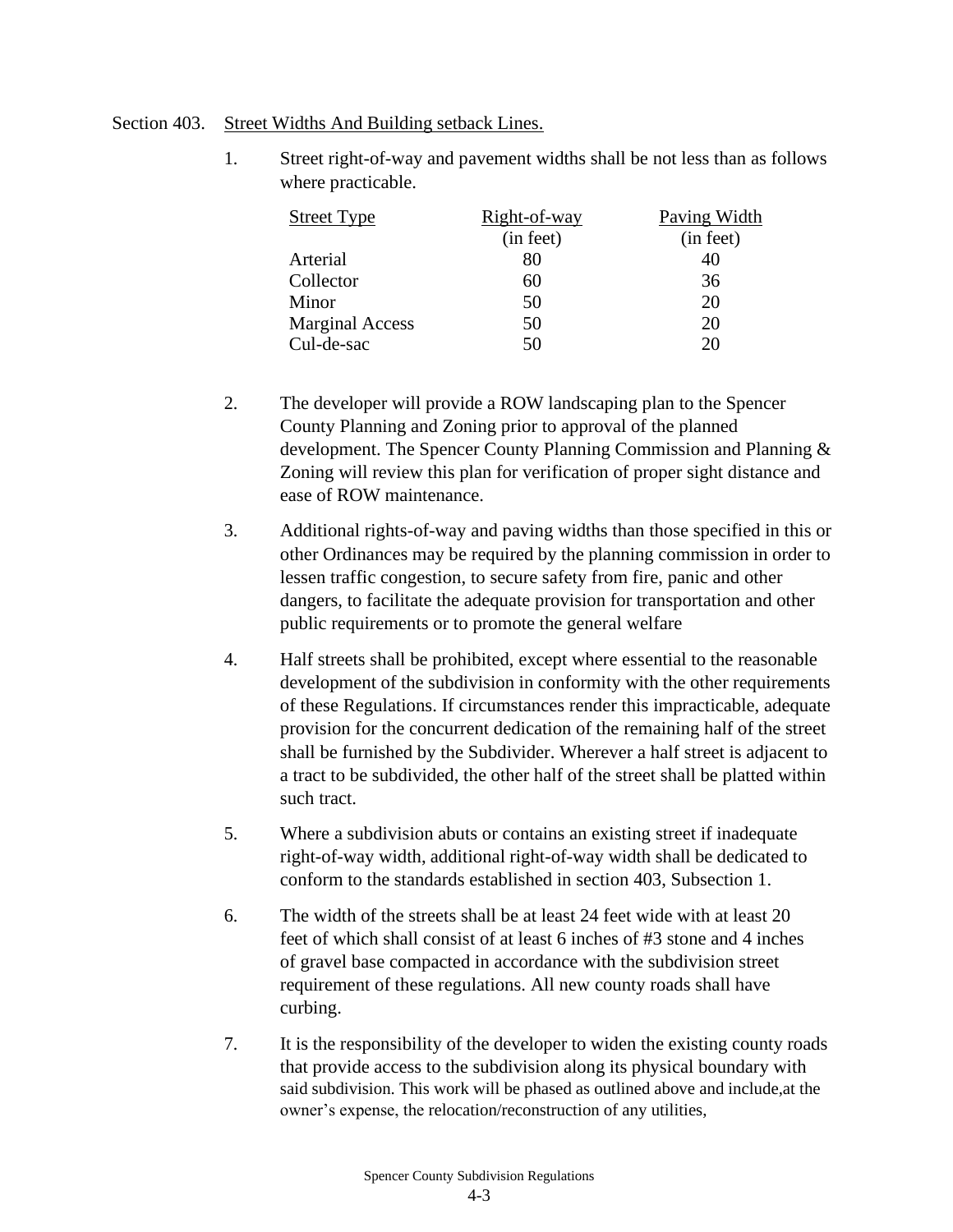drainage structures, roadside ditches, entrances, and miscellaneous appurtenances disturbed by said construction. The existing county road will be widened from centerline of said road to provide a 20' (minimum) paved width with 2' shoulders. The road widening shall be constructed as follows:

- A. A 12" wide, 1" milled depth edge key will be constructed along the existing pavement edges.
- B. The widened paved roadway shall consist of KYTC Type II Geotextile Fabric, 6" lift of #3 stone, 4" lift of dense graded aggregate, and 3" compacted depth bituminous base. The shoulders shall be 2' wide and 4.5" deep.
- C. A tack coat and a  $1\frac{1}{2}$ " compacted depth bituminous surface shall thence be applied over the entire roadway.
- D. The new pavement section shall thence be tapered back to the existing pavement and shoulder width 50' from the terminus of the widened areas. KYTC Type II Geotextile Fabric, 6" lift of #3 stone, and 4" lift of dense graded aggregate will be used in construction of the taper.

Maintenance of traffic during widening of said road shall be the responsibility of the developer. The plans for existing county road widening including maintenance of traffic plan will be provided during the design phase and a be a condition of approval of the subdivision plat. All plans will be designed to meet Kentucky Transportation Cabinet (KYTC) Standards and Specifications. Additionally, the developer will provide the Spencer County Fiscal Court with a bond for this work.

## Section 404. Street Alignment.

- 1. Except for collector and minor, marginal access and cul-de-sac streets, there shall be a tangent of at least one hundred (100) feet measured at the centerline between curves.
- 2. The minimum radius at the centerline shall be four hundred (400) feet for arterial streets, three hundred feet for minor streets. Proper superelevation shall be provided on essential arterial streets where necessary.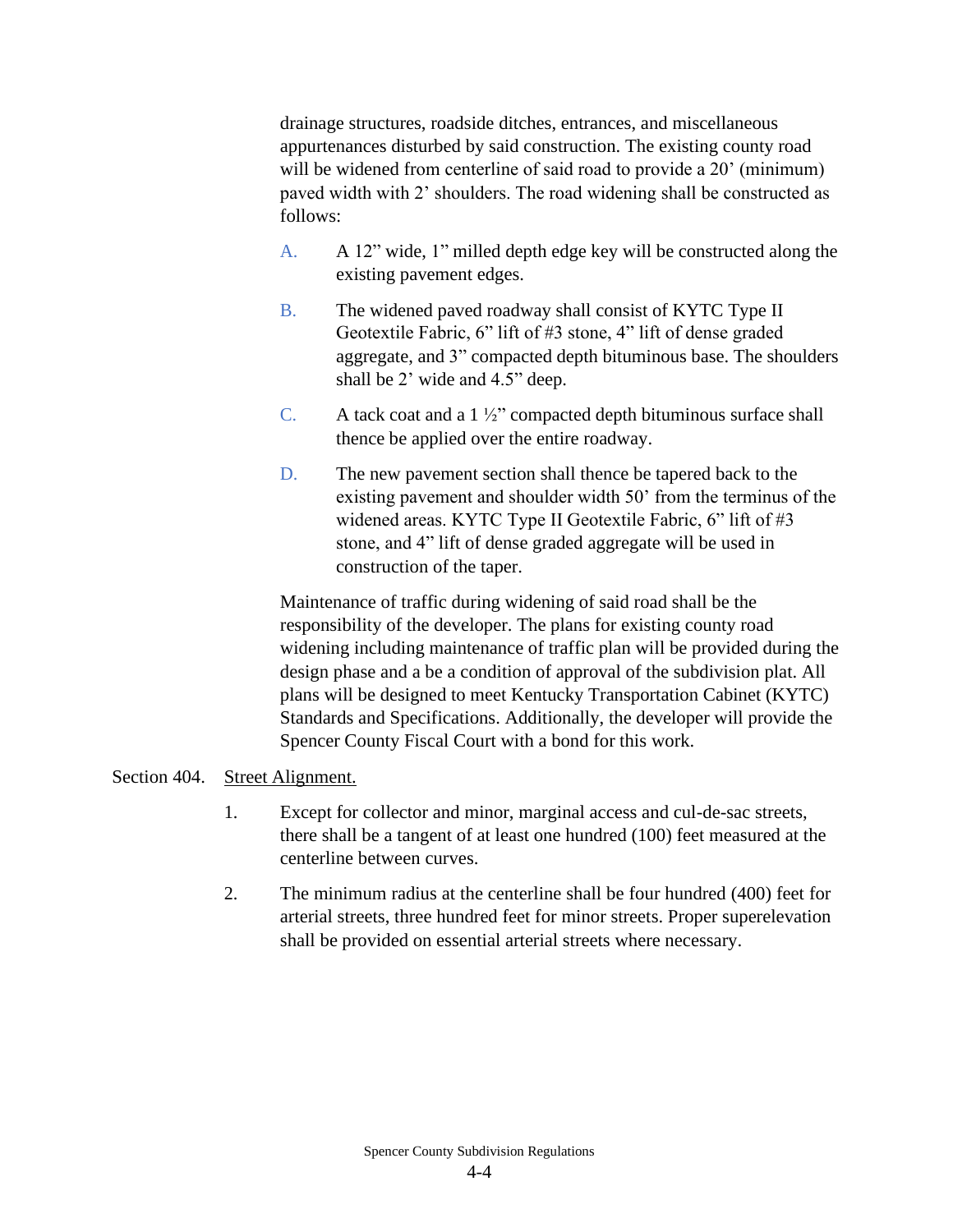#### Section 405. Street Grades.

1. Street grades, where feasible, shall not exceed the following:

| <b>Street Type</b>     | Desirable | Maximum |
|------------------------|-----------|---------|
| Arterial               | 4%        | 5%      |
| Collector              | 5%        | 7%      |
| Minor                  | 8%        | 8%      |
| <b>Marginal Access</b> | 8%        | 8%      |
| Cul-de-sac             | 8%        | 8%      |

Any road over an 8% grade mustbe reviewed and approved by the County Road Foreman and County Engineer prior to submitting a development plan.

- 2. Vertical curves shall be used at changes of grade exceeding one (1) percent and shall be designed in relation to the extent of grade change and to provide the following minimum lengths of curves where practicable:
	- a. For over crests (summits), for each four (4) percent difference in gradients, one hundred and twenty-five (125) feet in length of curve, shall be provided.
	- b. For under crests (sags), for each four (4) percent difference in gradients, one hundred (100) feet in length of curve.
- 3. Where practicable, the grade of any street at the approach to an intersection should not exceed seven (7) percent. In those cases where the natural grade exceeds seven (7) percent as indicated hereinbefore, a leveling area shall be provided having a minimum length of fifty (50) feet measured back from the street line within which no grade shall exceed a maximum of seven (7) percent. Furthermore, the maximum grade within an intersection, shall not exceed three percent.
- 4. No Street grade shall be less than one-half (0.5) percent.
- Section 406. Street Names.

No street names shall be used which will duplicate or be confused with the names of existing streets. Street names shall be subject to the approval of the Planning Commission.

- Section 407. Private Streets and Reserve Strips.
	- 1. There shall be no private streets platted in a subdivision with any lot less than five (5) acres and every subdivision with any lot of less than five (5) acres shall be served by a public dedicated street, which shall be constructed in accordance of Article V, Section 503 the subdivision street requirements and other appropriate provisions of these regulations.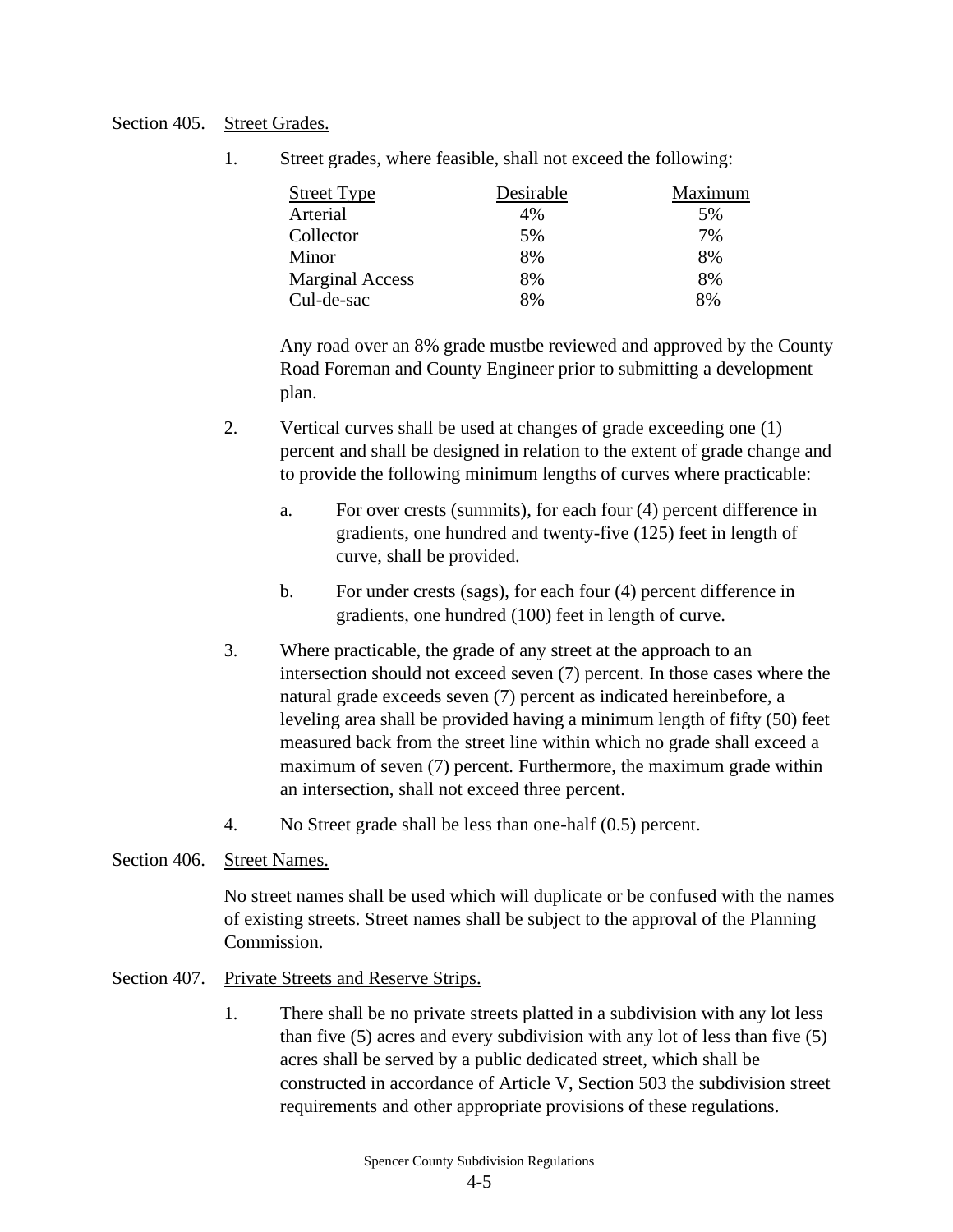- 2. Subdivisions which have all of its lots containing at least five (5) acres or more may have privately maintained gravel streets provided each and every of the following conditions are met:
	- a. The subdivision is located in the county.
	- b. The total number of lots in the subdivision which the private streets serve, shall not exceed six (6) in number, each of which shall contain five (5) acres or more.
	- c. The private streets within a subdivision shall have a combined maximum length of all private streets within that division of 1mile (5,280 feet), which shall connect to each other, but must connect to a public road (county or state).
	- d. The width of the private streets shall be at least 24 feet wide with at least 20 feet of which shall consist of at least 6 inches of #3 stone and 4 inches of gravel base compacted in accordance with the subdivision street requirement of these regulations and said private streets shall have at least a 2 feet shoulder, and includes roadside ditching where feasible on each side of the gravel base. The road(s) shall be inspected by the County Road Foreman or an Engineer if the County Road Foreman deems necessary. Building Permits for such developments are not to be issued until the inspections are complete and approval is granted.
	- e. Prior to approval by the Planning Commission, the subdivision plat shall show the gravel road or roads and shall be inscribed " PRIVATE ROAD(S), NOT MAINTAINED WITH PUBLIC FUNDS".
	- f. As private gravel streets, the county will not provide any maintenance for said streets, nor provide public transportation. The following shall be shown on the Record Plat and Deed.

"The streets serving this subdivision are designated as private streets, the maintenance for which is the sole responsibility of the owners of the lots served by said streets and under no circumstances shall the local legislative body be obligated at anytime to provide any maintenance for said street or streets" nor to provide public transportation.

g. The maintenance agreement, after approval by the Commission, shall be recorded with the plat in the Spencer County Clerk's office.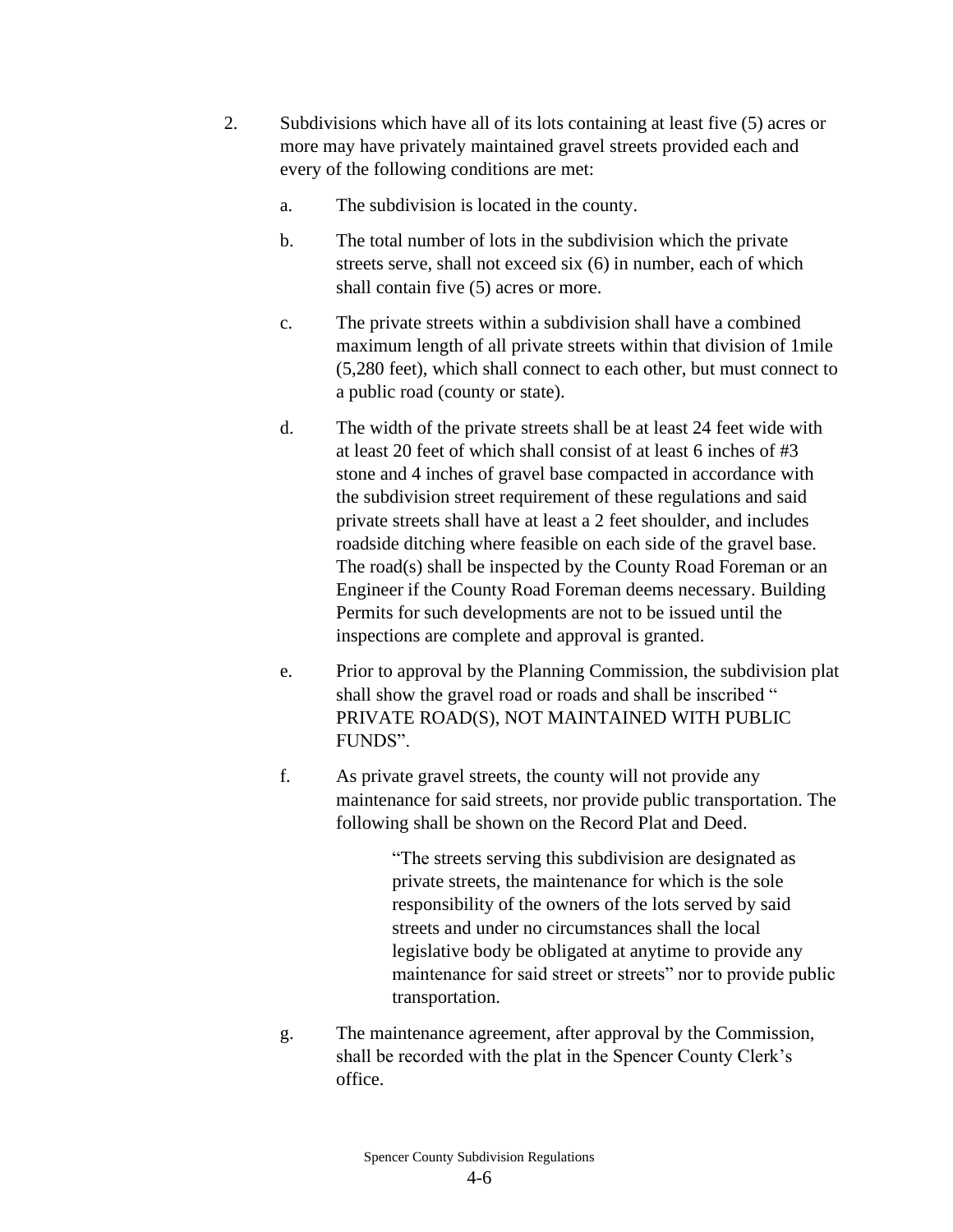- h. A sign shall be placed at the entranceway of said development, inscribed "PRIVATE ROAD, NOT MAINTAINED WITH PUBLIC FUNDS," as soon as the entrance is constructed sign is to be erected.
- 3. The county shall not maintain the private street or streets, unless the street or streets are blacktopped and conformed to all the requirements of Article V, Section 503, the street requirements of these regulations and the street or streets are accepted as a public street by the county.
- 4. The definition of private street or streets and private road are synonymous for the purpose of these regulations and shall mean a thoroughfare for the use of vehicular traffic, which may be graveled rather than blacktopped as required by Article V, Section 503 of these regulations.
- 5. There shall be no reserve strips controlling access to streets, except where the control of such strips is definitely placed with the County under conditions approved by the Planning Commission and accepted by the appropriate legislative body.

# Section 408. Alleys.

- 1. Alleys shall be provided in commercial and industrial districts, except that the Planning Commission may waive this requirement where other definite and assured provision is made for service access, such as off-street loading, unloading, and parking consistent with and adequate for the uses proposed.
- 2. The width of an alley shall not be less than fifteen (15) feet.
- 3. Dead-end alleys shall be avoided where possible, but if unavoidable, shall be provided with adequate turn-around facilities at the dead-end, as determined by the Planning Commission.

## Section 409. Easements.

- 1. Easements across lots or centered on rear or side lot lines shall be provided for utilities where necessary and shall be at least ten (10) feet wide.
- 2. Where a subdivision is traversed by a watercourse, drainage way, channel, or stream, there shall be provided a storm water easement or drainage right-of- way conforming substantially with the lines of such water course, and such further width or construction, or both as will be adequate for both present and future drainage needs.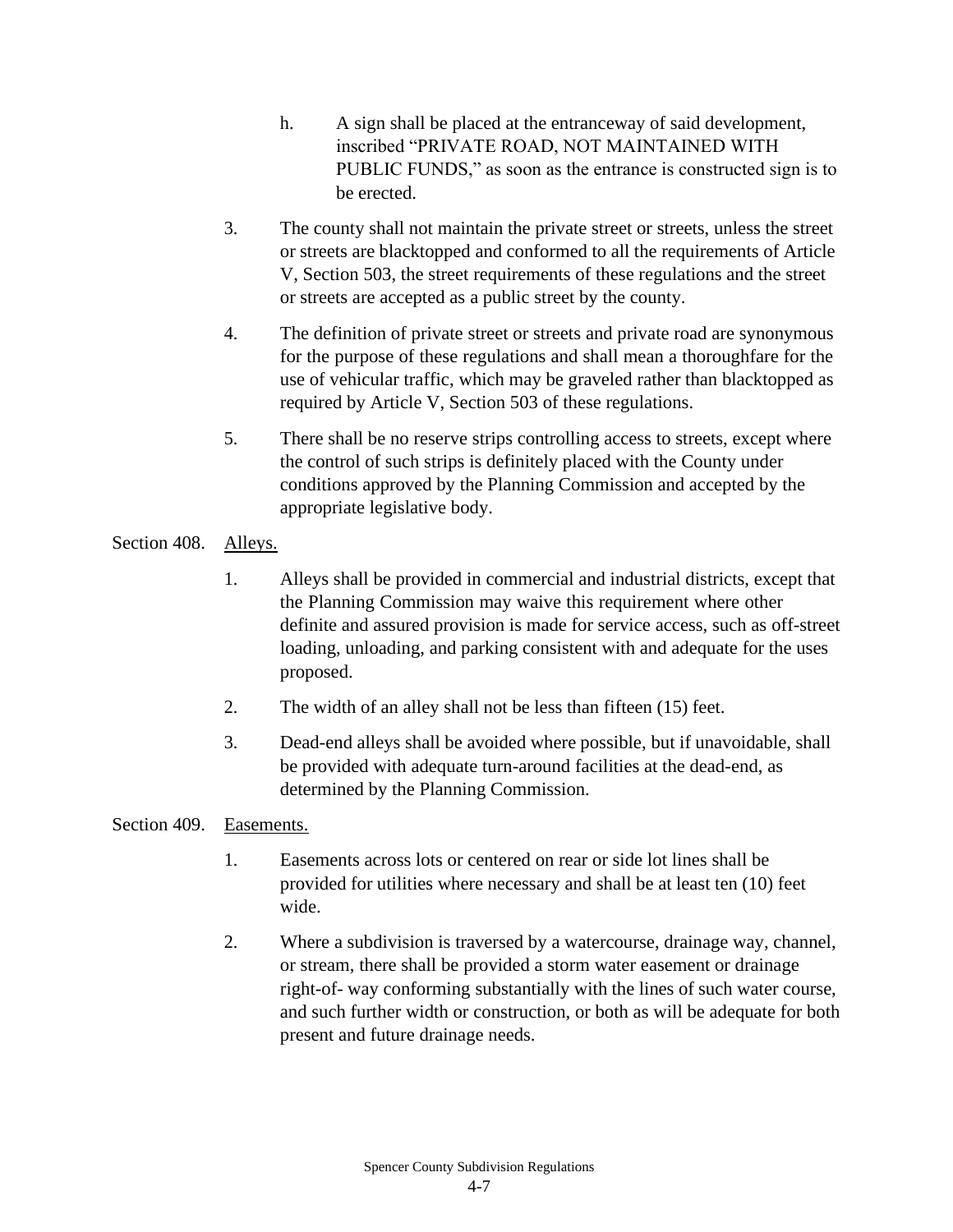### Section 410. Blocks.

- 1. The lengths, widths, and shapes of blocks shall be determined with due regard to:
	- (a) Provision of adequate building sites suitable to the special needs of the type of use contemplated.
	- (b) Zoning requirements as to lot sizes and dimensions.
	- (c) Needs for convenient access, circulation, control, and safety of street traffic.
	- (d) Limitations and opportunities of topography.
- 2. To the extent possible, block length shall not exceed sixteen hundred (1600) feet, or be less than five hundred (500) feet.
- 3. Where possible, residential blocks shall be of sufficient depth to accommodate two (2) tiers of lots, except where reverse frontage lots bordering a street are used.
- 4. Pedestrian cross walks, with a minimum pavement width of three (3) feet, shall be required where deemed essential to provide circulation, or access to schools, playgrounds, shopping centers, transportation, and other community facilities.
- Section 411. Lots.
	- 1. Lot dimensions shall conform to the requirements of the Zoning Ordinance.
	- 2. The subdividing of the land shall be such as to provide, by means of public street, each lot with satisfactory access to an existing public street.
	- 3. Double frontage and reverse frontage lots shall be avoided except where essential to provide separation of residential development from traffic arteries or to overcome specific disadvantages of topography and orientation.
	- 4. Side lot lines shall be substantially at right angles or radial to street lines.
	- 5. In residential zones, lot depths shall not be less than one (1), nor more than three (3) times the average width. Pursuant to KRS 100.281 subsection six (6), the Planning Commission may hear and finally decide applications for variances when a proposed development requires a subdivision and one (1) or more variances.
		- a. With regard to variances in subdivisions, the Planning Commission shall assume all powers and duties otherwise exercised by the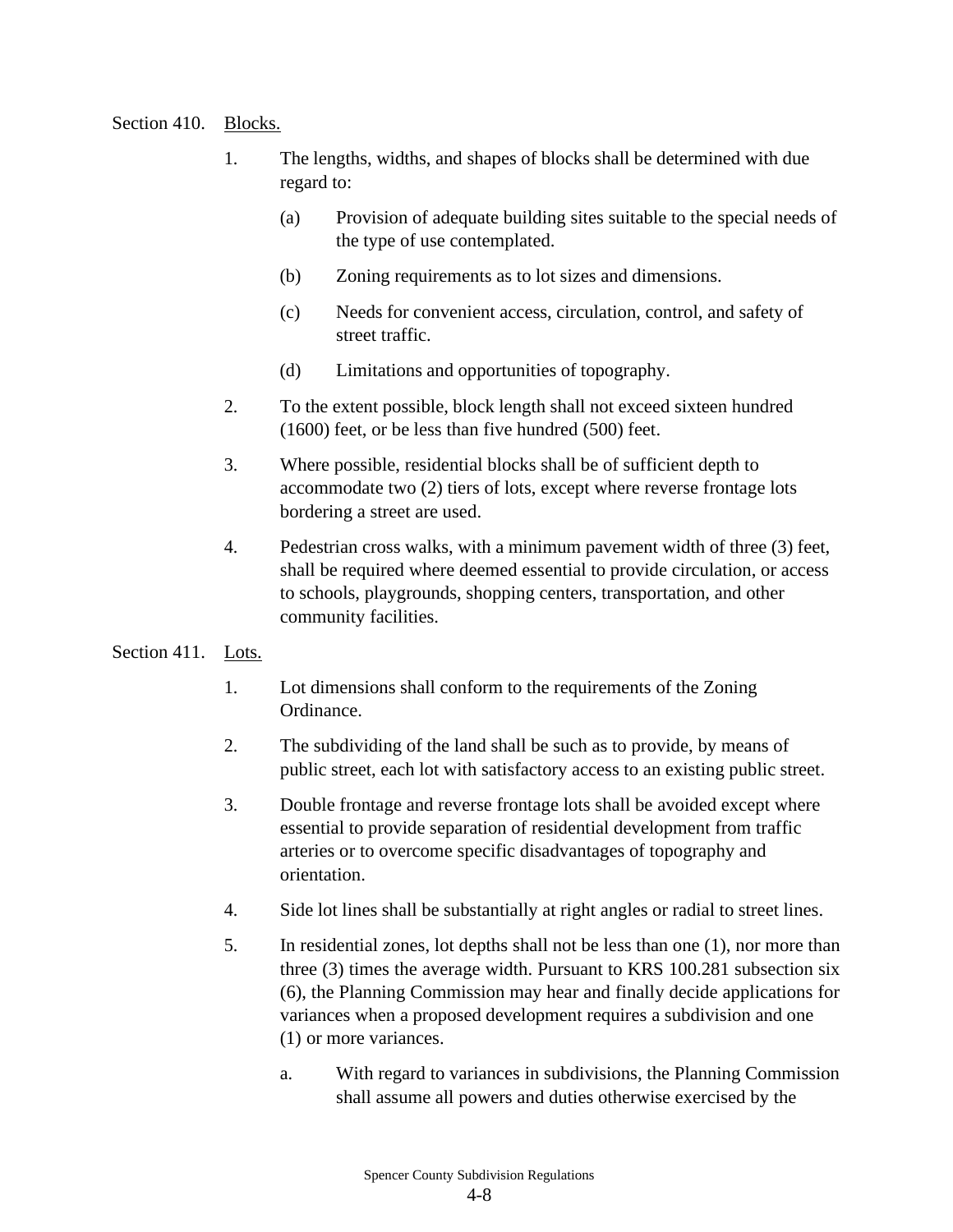Board of Adjustment pursuant to KRS 100.231, 100.233, 100.237, 100.243, 100.247 and 100.251.

- b. The applicant of the subdivision at the time of the filing of the application for the subdivision may elect to have any variance for the same development to be heard and finally decided by the Planning Commission at the same public hearing set for the subdivision, or by the Board of Adjustment as otherwise provided for in this chapter.
- 6. The size, depth, and width of parcels laid out or reserved for nonresidential use shall be in conformance with all the provisions of the Zoning Ordinance.

### Section 412. Storm Drainage.

- 1. Drainage facilities shall be provided:
	- (a) to permit unimpeded flow of natural watercourses; and
	- (b) to ensure adequate drainage of all points along the line of streets.
- 2. Storm sewers, where required by the Planning Commission, shall be placed in back of the curb when located in a street right-of-way. When located in undedicated land, they shall be placed within an easement not less than ten (10) feet wide.
- 3. In some cases, storm water must travel in original stream beds or in open channels. Where necessary concreted or rip rapped channels shall be required. Open channels, whether concreted or not, shall generally be straightened and widened to conform to drainage requirements.
- 4. Inlets and manhole covers and frames shall conform to County standards. At street intersections, inlets shall be placed in the tangent and not in the curved portion of the curbing.
- 5. Bridges and culverts shall have ample water way to carry expected flows. Culverts shall be provided with wing walls and constructed for the full width of the right-of-way. Bridges shall be provided with a paved flow line and with deep aprons and wing walls at each end. Bridges shall be constructed no narrower than the paved width plus (2) feet on each side of pavement.

## Section 413. Community Facilities / Public Improvements

1. Where a proposed park, playground, school or other public use shown in the Comprehensive Plan is located in whole or in part in a subdivision, the Planning Commission may require the reservation of such area within the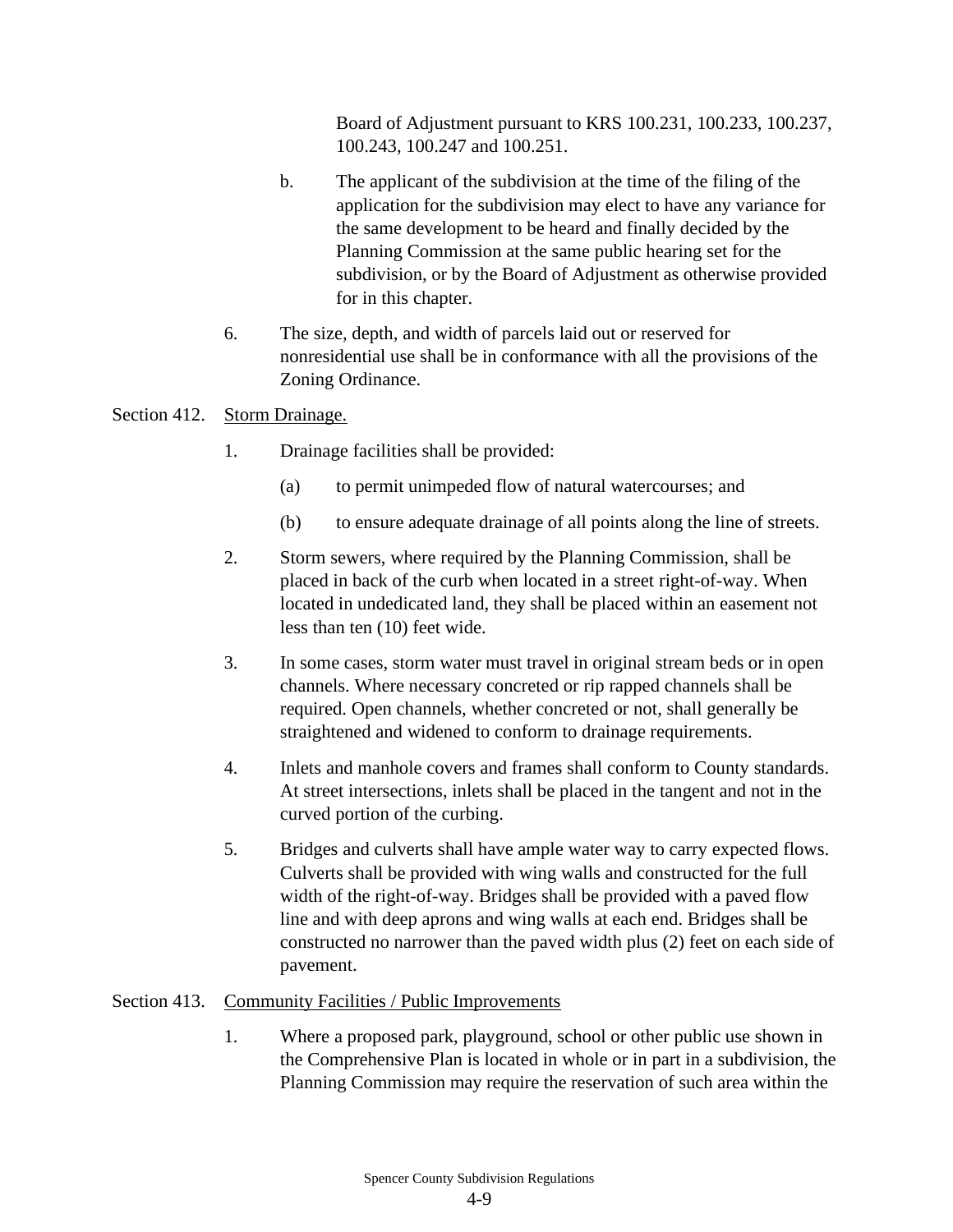subdivision in those cases which the Commission deems consistent with the Comprehensive Plan.

- 2. Where deemed essential by the Planning Commission upon consideration of the particular type of development proposed in the subdivision, the commission may require the reservation of such other areas or sites of a character, extent, and location suitable to the needs created by such development for schools, parks, and other neighborhood purposes.
- 3. The following standards shall apply to the provision of recreation space:
	- (a) Areas set aside for recreational purposes shall be reasonably compact parcels, placed to serve all parts of the subdivision, accessible from a public street, and not excessively irregular in terrain.
	- (b) Playgrounds for active sports shall be not less than two and threequarters (2-3/4) acres.
	- (c) In subdivisions which provide or are intended to provide housing facilities for more than fifty (50) families suitable open areas may be required for recreation. Standards to be used by the Planning Commission in testing the adequacy of space provided shall be as follows:

50 to 300 families  $-1$ -1 1/2 acres per hundred families

## Section 414. Land Subject To Flooding.

- 1. Land subject to flooding or other hazards to life, health, or property and land deemed to be topographically unsuitable shall not be platted for residential occupancy or for such other uses as may increase danger to health, life or property or aggravate erosion or flood hazard until all such hazards have been eliminated or unless adequate safeguards against such hazards are provided by the subdivision plans.
- 2. Such land within the subdivision shall be set aside on the plat for uses as shall not be endangered by periodic or occasional inundation or shall not produce unsatisfactory living conditions.
- 3. Where flooding is known to have occurred within an area shown on the plat, such area shall be clearly marked "subject to periodic flooding" and shall not be platted in streets and lots.

## Section 415. Preservation of Natural Resources.

1. Wherever possible, Subdivider shall preserve trees, groves, waterways, scenic points, historic spots, and other community assets and landmarks.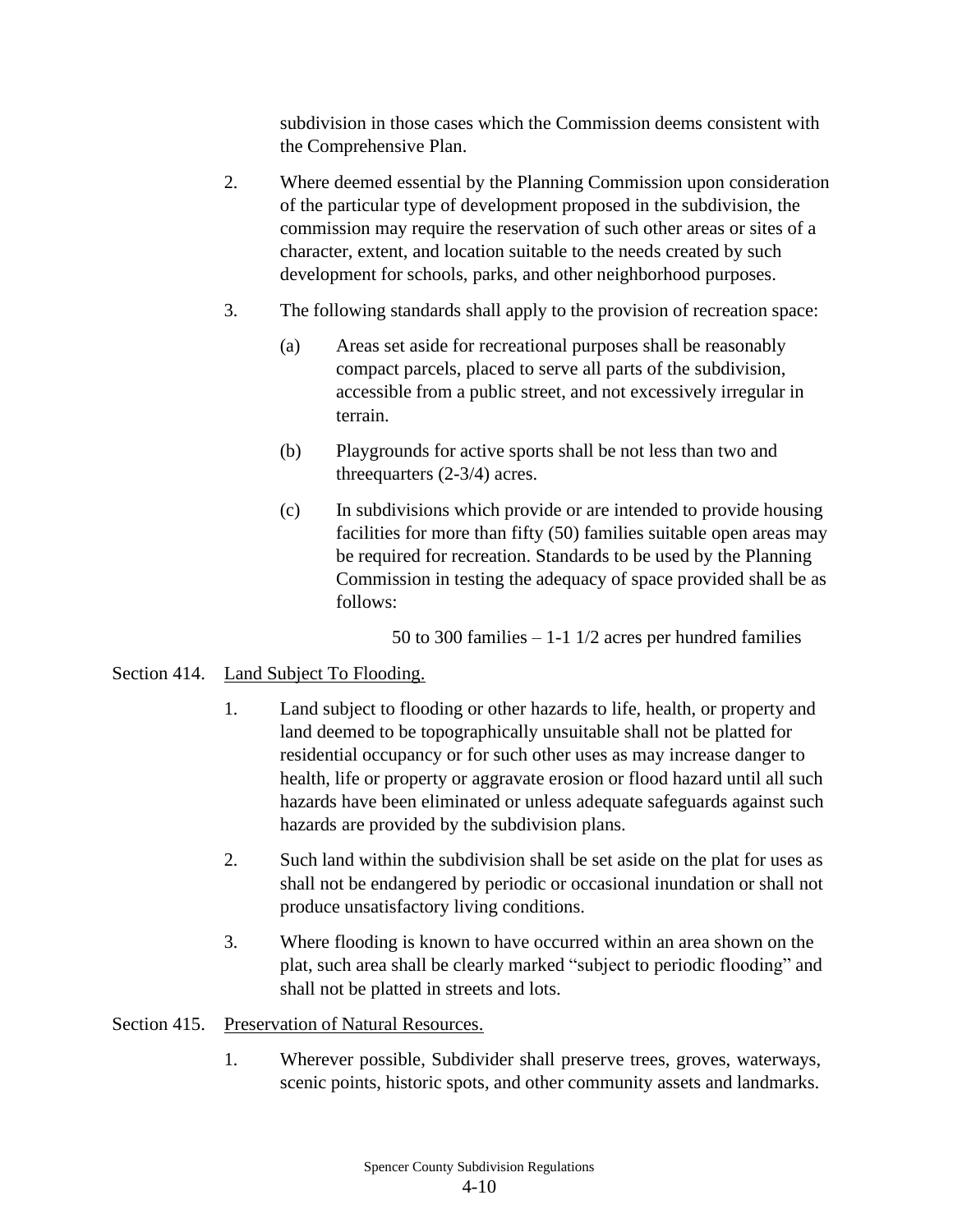- 2. Subdivisions shall be laid out so as to avoid the necessity for excessive cut or fill.
- 3. Top soil shall not be stripped, covered or removed from the subdivision site.

### Section 416. Overhead Utilities. / Public Improvements

Wherever practicable, telephone and electric service lines shall be placed at the rear of all lots or underground, and all transformer boxes and other equipment located so as not to be unsightly or hazardous to the public.

### Section 417. Requirement for Utilities. / Public Improvements

The planning Commission may require the subdivider to furnish all necessary public utilities in and to the proposed subdivision. Water supply and sewage disposal must be furnished in accordance with the plan approved by the appropriate State and County officials.

This phase shall consist of placement of all underground utilities including service laterals and encasements within the proposed right-of-way. The plan for plantings/screening will be provided during the design phase and be a condition of approval of the final subdivision plat. It is the responsibility of the developer to coordinate this with the appropriate utility companies, Spencer County Planning & Zoning, County Road Foreman and County Engineer. The plan for plantings/screening will be provided during the design phase and be a condition of approval of the final subdivision plat.

Section 418. Utility Trench Restoration.

Please reference attached Trench Restoration drawings for concrete pavement and asphalt pavement.

# Section 419. Building Permits

Placement of a 12' wide, 4" deep stone construction access pad from the edge of pavement to the edge of proposed right-of-way, including placement of an entrance pipe, as directed by the County Road Foreman, where applicable is required before any incidental lot grading or construction permit is issued. It shall be the responsibility of the owner to maintain the construction entrance until the final entrance is complete.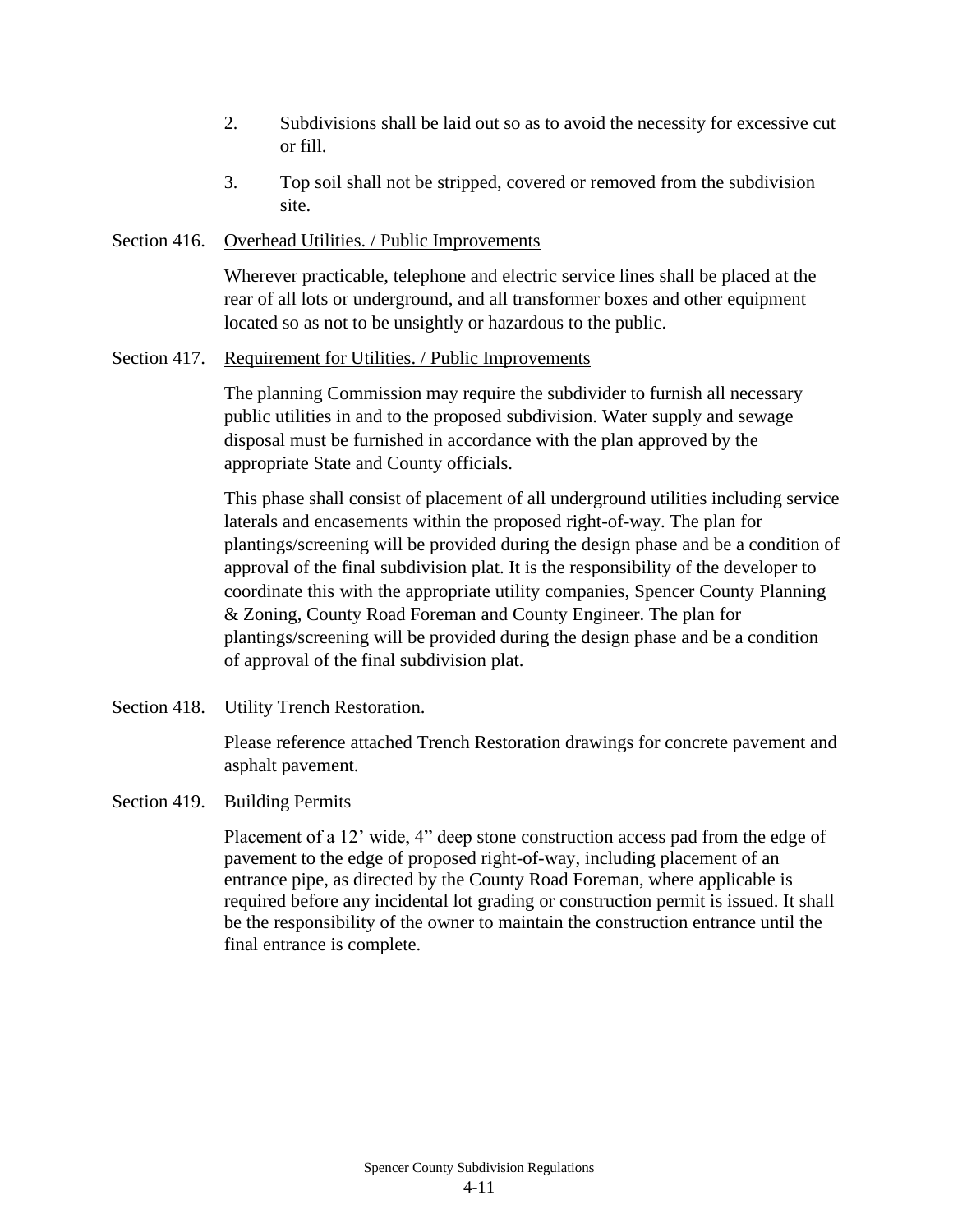